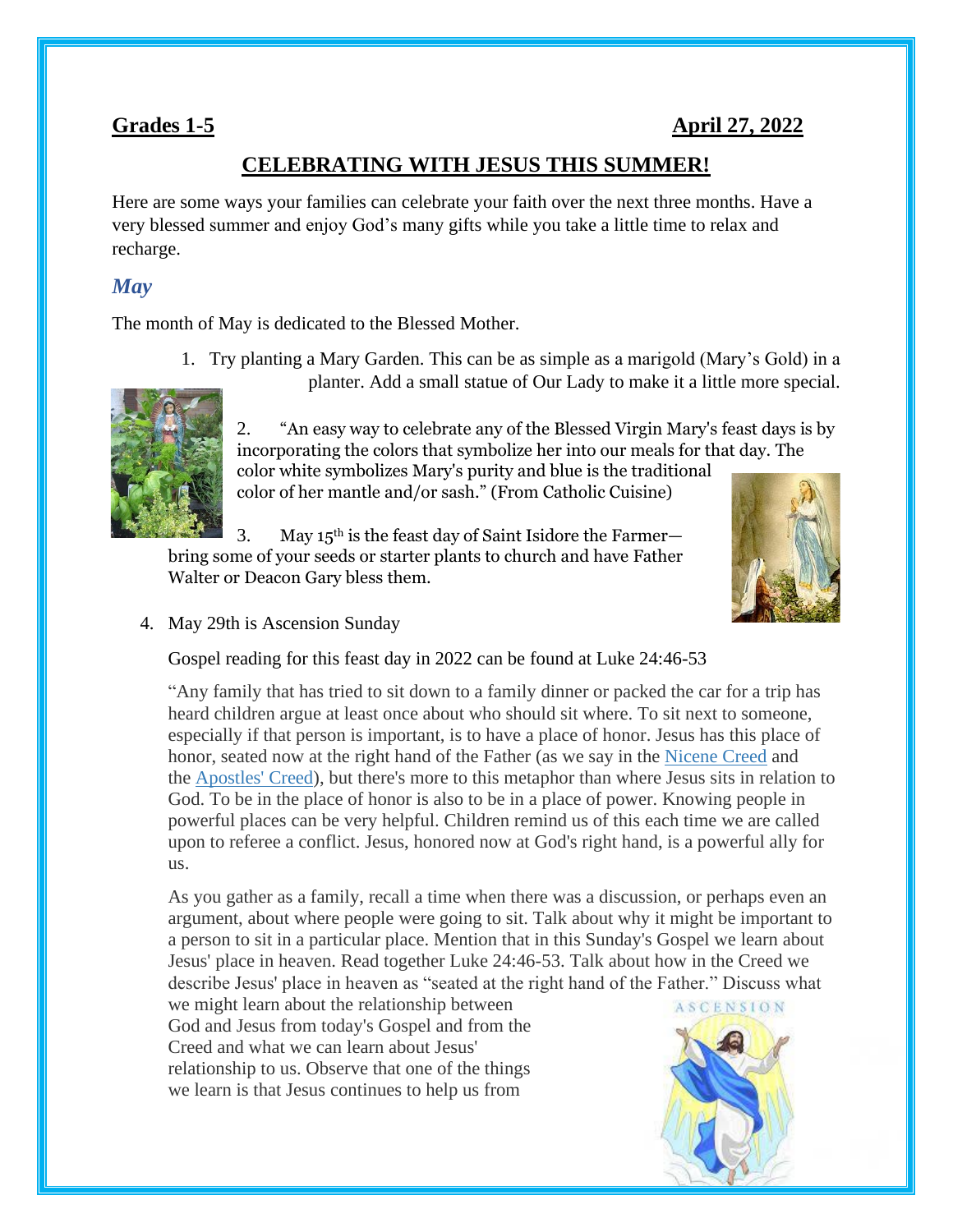this place of honor in heaven. Pray together the [Apostles' Creed.](https://www.loyolapress.com/catholic-resources/prayer/traditional-catholic-prayers/prayers-every-catholic-should-know/apostles-creed) (From Loyola Press Sunday Connections [https://www.loyolapress.com/catholic-resources/liturgical](https://www.loyolapress.com/catholic-resources/liturgical-year/sunday-connection/ascension-of-the-lord-cycle-c/)[year/sunday-connection/ascension-of-the-lord-cycle-c/](https://www.loyolapress.com/catholic-resources/liturgical-year/sunday-connection/ascension-of-the-lord-cycle-c/) )

## *June*

The month of June is dedicated to the Sacred Heart of Jesus

- 1. June 5 is Pentecost Sunday
	- Another name for this feast is *"Whitsunday"* and keeping with this name there is a tradition to serve white foods on this day. A super easy and tasty way to celebrate this feast would be to serve powered sugar doughnuts for breakfast.
	- Another fun way to celebrate the coming of the Holy Spirit on Pentecost would be to serve a 7 Layer Dip in honor of the seven gifts of the Holy Spirit. (Beans, salsa, sour cream, guacamole, cheese, green onions, and olives.)
- 2. June 12 is Trinity Sunday

Have a sweet treat of Neapolitan ice cream for dessert today. The three flavors in one represent the three natures of our one God.



- 3. June 19 is the Feast of Corpus Christi
	- Make sure to attend Mass and receive Jesus' Precious Body and Blood this weekend.
	- A coloring page for children can be found at <https://www.saintanneshelper.com/holy-communion-coloring.html>

# *July*

The month of July is dedicated to the Precious Blood of Jesus

For the adults—Summer Sangria in this Month of the Most Precious Blood

Go to [https://catholiccuisine.blogspot.com/2018/07/summer-sangria-in-this](https://catholiccuisine.blogspot.com/2018/07/summer-sangria-in-this-month-of-most.html)[month-of-most.html](https://catholiccuisine.blogspot.com/2018/07/summer-sangria-in-this-month-of-most.html) for more information and for a recipe for this summer drink.

- 1. July  $1^{st}$  is the feast day of Saint Junipero Serra  $\blacksquare$  Junipero Serra was from Spain and was a missionary in Mexico and California. To learn more about this saint go to [https://www.loyolapress.com/catholic-resources/saints/saints-stories-for-all-ages/blessed](https://www.loyolapress.com/catholic-resources/saints/saints-stories-for-all-ages/blessed-junipero-serra/)[junipero-serra/](https://www.loyolapress.com/catholic-resources/saints/saints-stories-for-all-ages/blessed-junipero-serra/)
	- For more ideas for young and old alike go to <https://www.catholicculture.org/commentary/feasting-for-junpero-serra/>
- 2. July  $14<sup>th</sup>$  is the feast day of Saint Kateri Tekakwitha